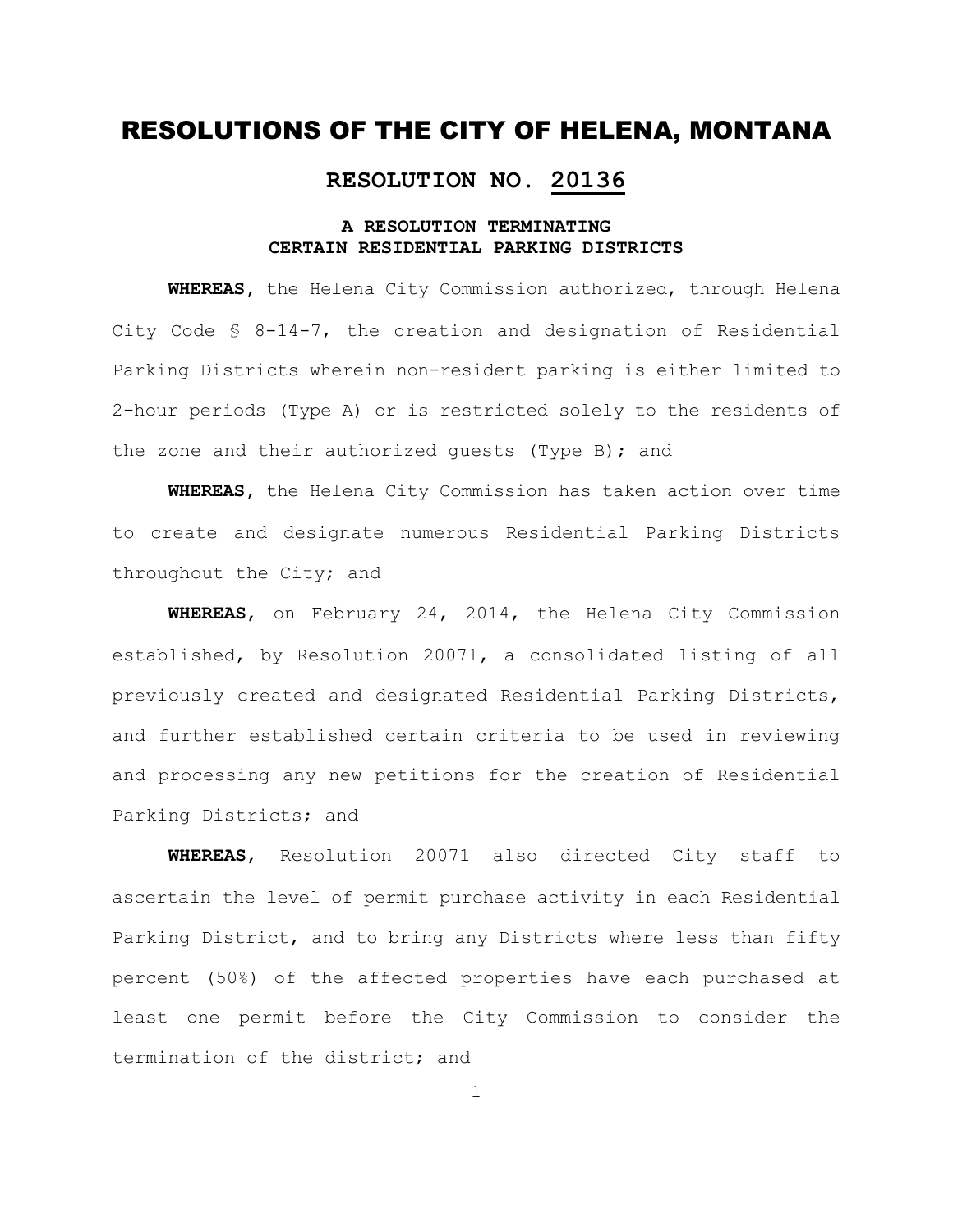#### Res. No. 20136

**WHEREAS,** City staff has conducted that review and has identified the listing of Residential Parking Districts outlined below as meeting that criteria; and

**WHEREAS,** property owners in those Residential Parking Districts have been notified that the districts in which their properties are located are now being brought before the City Commission for consideration of termination of those districts; and

**WHEREAS,** a public hearing on this resolution was held on **November 10, 2014, at 6:00 p.m.** in the Commission Chambers in the City-County Building at 316 North Park Street in Helena, Montana.

**NOW, THEREFORE, BE IT RESOLVED BY THE COMMISSION OF THE CITY OF HELENA, MONTANA:**

**Section 1.** The Helena City Commission hereby terminates the Residential Parking District designations listed below and repeals the referenced resolutions by which those districts were initially created and designated.

/ / / / /

2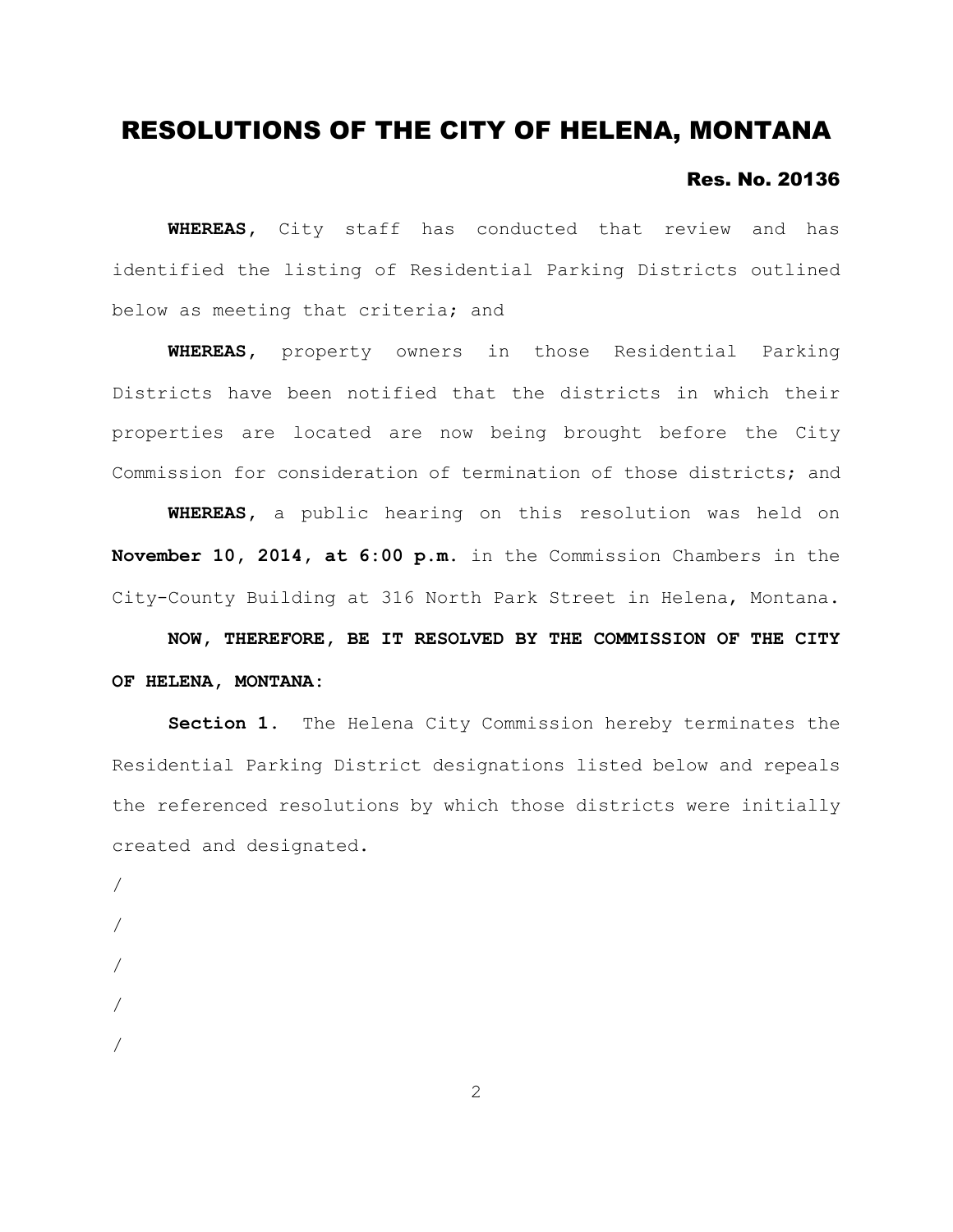### Res. No. 20136

| Original<br>Resolution<br>Number | Year | Description                                                                                                                                                                                                                                                                                                                                         | Type           |
|----------------------------------|------|-----------------------------------------------------------------------------------------------------------------------------------------------------------------------------------------------------------------------------------------------------------------------------------------------------------------------------------------------------|----------------|
| 9487                             | 1983 | South side of Broadway from Cooke Street on<br>the west to 400 feet east of Sanders, the<br>east and west sides of Roberts from Broadway<br>to Highland, the east side of Sanders from<br>Broadway to the paved alley north of Broadway<br>and the east and west sides of Sanders from<br>Broadway to Highland                                      | $\overline{B}$ |
| 9664                             | 1984 | West<br>side<br>of<br>West Ewing<br>Street<br>from A<br>Breckenridge to Fifth Avenue, the north side<br>of Breckenridge Street between West Ewing and<br>Street and the<br>south side of<br>Warrant<br>Breckenridge Street from Warren Street to the<br>driveway inbound to the criminal justice<br>facility                                        |                |
| 9815                             | 1986 | 300 and 400 blocks of Old South Park Avenue                                                                                                                                                                                                                                                                                                         | B              |
| 10465                            | 1992 | North side of the 300 block of Broadway<br>between Rodney Street and East Ewing Street                                                                                                                                                                                                                                                              | $\, {\bf B}$   |
| 10811                            | 1994 | 1100 block of Livingston Avenue                                                                                                                                                                                                                                                                                                                     | $\mathbf{B}$   |
| 11468                            | 1999 | South side of the 200 block of Brady Street<br>adjacent to lots 1, 2, 3, & 4 of block 2, and<br>the east and west sides of Sunhaven Lane<br>between Anderson Drive and Brady Street<br>adjacent to lots 4, 5 and 13 in Block 2, lot<br>1 in block 4, and lots 2, 3, 8 and 9 in block<br>1, all in the sixth subdivision of the<br>Sunhaven Addition | B              |
| 11210                            | 1997 | 1200 block of Garfield Street south of Euclid<br>Avenue, half block of Garfield Street between<br>lot 17 in block 51 and lot 32 in block 38 in<br>the Cannon Addition                                                                                                                                                                               | $\overline{B}$ |
| 11440                            | 1999 | Wedgewood Lane from Valley Drive to Short B<br>Street, all of Terry Court, and on Elmwood<br>Lane from Wedgewood Lane up to and including<br>125 & 130 Elmwood Lane<br>in the<br>Sunhaven<br>addition                                                                                                                                               |                |